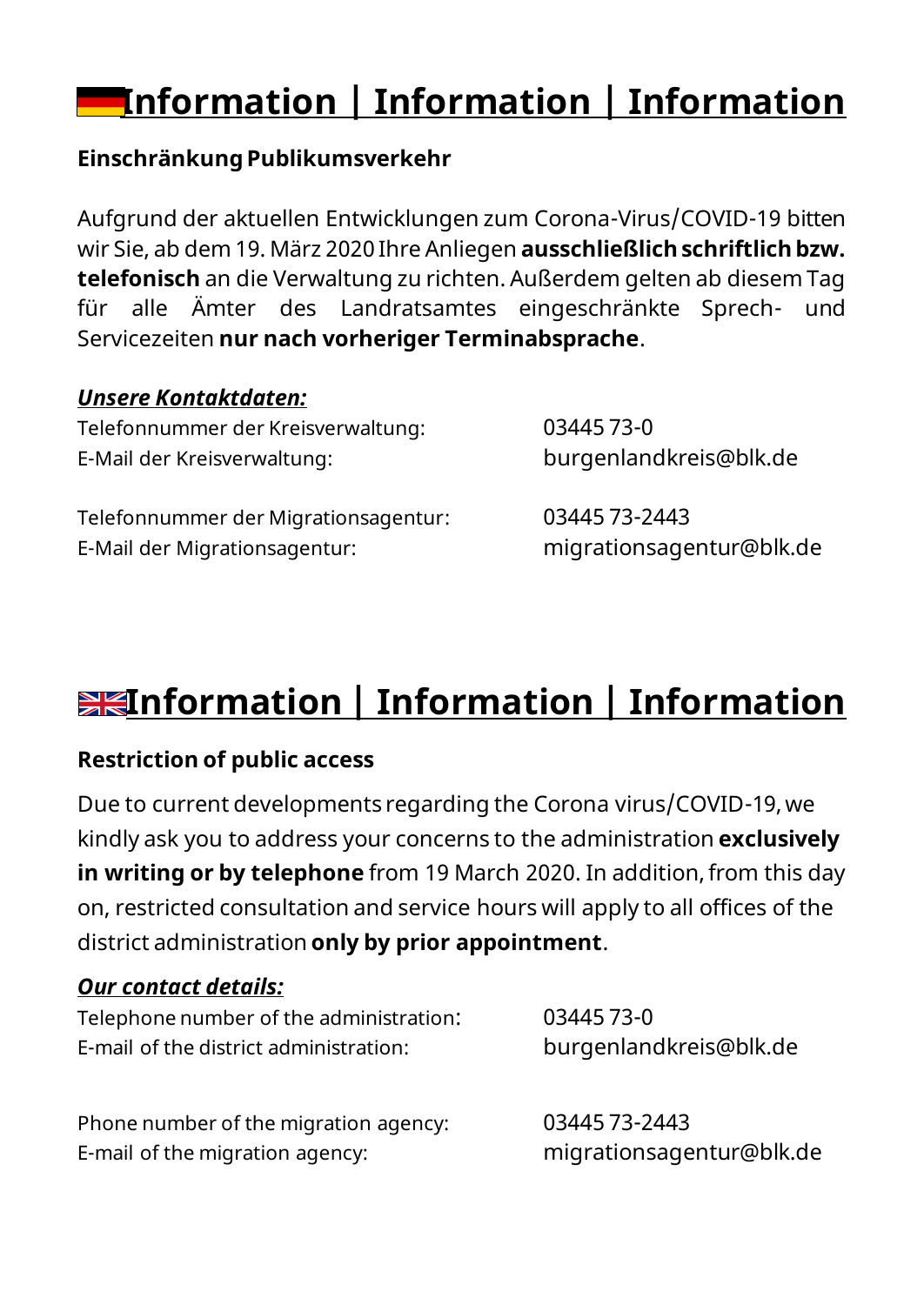# **Information | Information | Information**

### **Restriction de l'accès du public**

En raison des développements actuels concernant le virus Corona/COVID-19, nous vous demandons de bien vouloir adresser vos préoccupations à l'administration exclusivement par écrit ou par téléphone à partir du 19 mars 2020. En outre, à partir de ce jour, des heures de consultation et de service restreintes s'appliqueront à tous les bureaux de l'administration du district uniquement sur rendez-vous préalable.

#### *Nos contacts:*

Numéro de téléphone de l'administration: 03445 73-0 E-mail de l'administration: burgenlandkreis@blk.de

Numéro de l'agence pour les migrations: 03445 73-2443 E-mail de l'agence pour les migrations: migrationsagentur@blk.de

# **Informacje | Информация** | **المعلومات**

### **Ograniczenie publicznego dostępu**

W związku z aktualnym rozwojem sytuacji dotyczącej wirusa Corona/COVID-19, uprzejmie prosimy o kierowanie swoich obaw do administracji wyłącznie w formie pisemnej lub telefonicznie od 19 marca 2020 r. Ponadto, począwszy od tego dnia, ograniczone godziny konsultacji i obsługi będą miały zastosowanie do wszystkich biur administracji okręgowej tylko po wcześniejszym uzgodnieniu.

#### *Nasze dane kontaktowe:*

Numer telefonu zarządu powiatu: 03445 73-0 E-mail administracji okręgu: burgenlandkreis@blk.de

Numer telefonu agencji migracyjnej: 03445 73-2443 E-mail agencji migracyjnej: migrationsagentur@blk.de